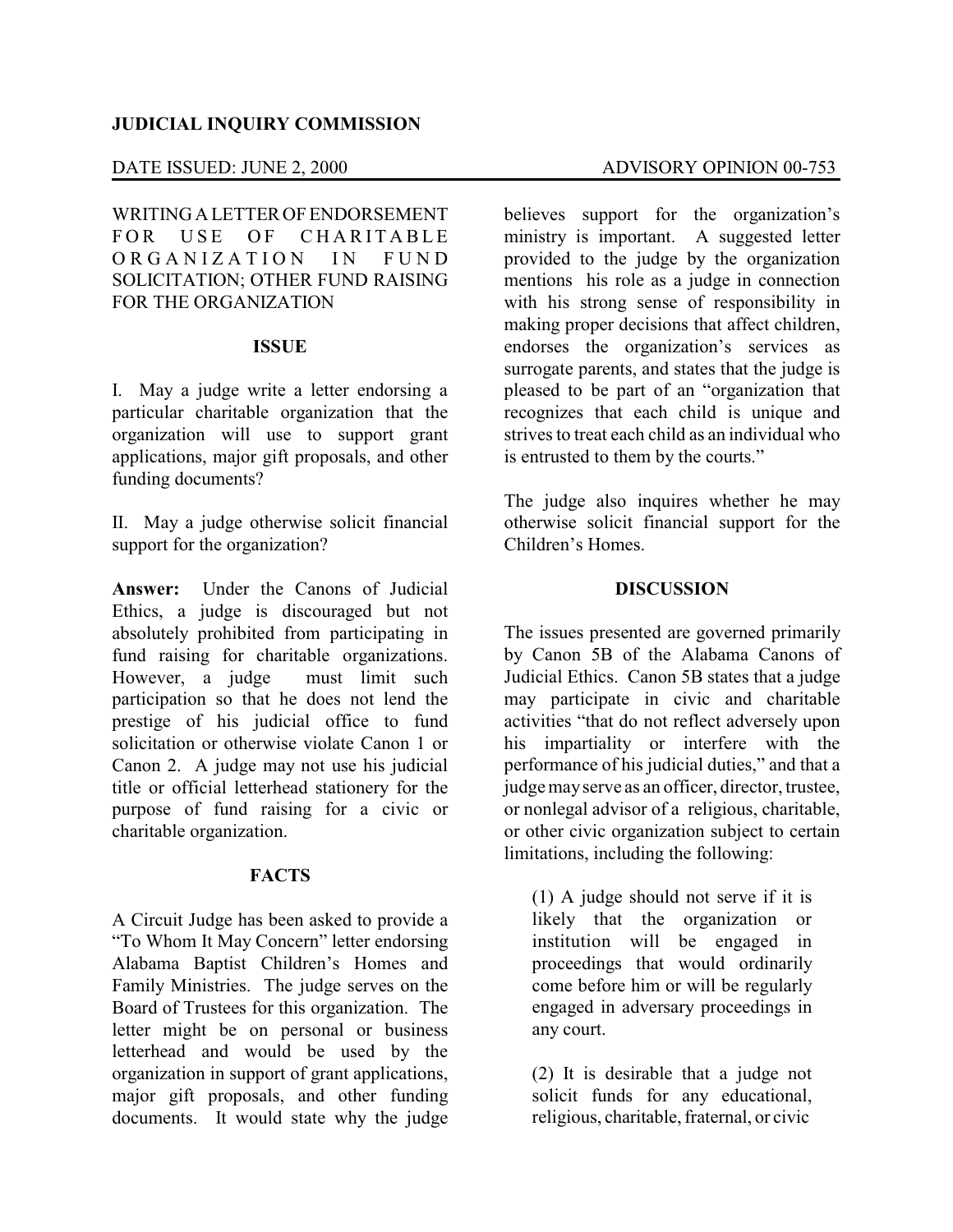organization or institution, or use or permit the use of the prestige of his office for that purpose, but he may be listed as an officer, director, or trustee of such an organization or institution.

(3) A judge should not give investment advice to such an organization or institution, but he may serve on its board of directors or trustees even though it has the responsibility for approving investment decisions.

The Commission most recently wrote about participation in fund raising in Advisory Opinion 00-747:

As the Commission has previously stated, Canon 5B(2) strongly discourages but does not absolutely prohibit participation in fund raising for civic and charitable organizations. *See, e. g.,* Advisory Opinions 83-174 and 96-596. Participation in fund raising presents a danger that the prestige of the judicial office will be used for the solicitation of funds. Advisory Opinions 81-101 and 96- 596. It also involves a danger that the person solicited will feel obligated to respond favorably if the judge is in a position of influence or control. Commentary to the Model Code of Judicial Conduct, Canon 4C(3)(b) (1990). A judge who participates in fund raising for a civic or charitable organization must be ever mindful of the provisions of Canons 1 and 2, and must limit such participation so that he or she does not lend the prestige of his or her judicial office to the event or otherwise violate either the letter or

the spirit of Canons 1 and 2. Advisory Opinions 83-174, 83-179, 85-242, and 96-596.

In AdvisoryOpinion 84-216, the Commission held that a judge should not permit his name to be listed along with the title "Judge" on stationeryof an educational foundation that he knew would be used for the purpose of soliciting funds because to do so would "permit the use of the prestige of his office for the purpose of soliciting funds." Similarly, in Advisory Opinion 96-596, the Commission advised a judge that his name should not be listed as a judge in an invitation to a fundraising dinner that would be held in the judge's home since this would permit the use of his office for the purpose of fund solicitation; earlier in the opinion, the Commission advised that the judge was discouraged under the canons from holding the dinner in his home, but not absolutely prohibited from doing so.

The proposed letter submitted with the judge's request for an advisory opinion not only uses the judge's official title, it emphasizes his official position in endorsing the organization's fund-raising efforts. While the canons do not absolutely prohibit the judge from engaging in fund raising for the organization in question, theCommission is of the opinion that the judge may not use his judicial position in any such activities. Thus, the judge may not provide a letter of endorsement that will be used for fund raising that is written on his official letterhead, nor may he otherwise use his title or position in fund raising. Also, the judge must take care that any fund raising activities in which he engages do not otherwise violate Canon 1 or Canon 2.